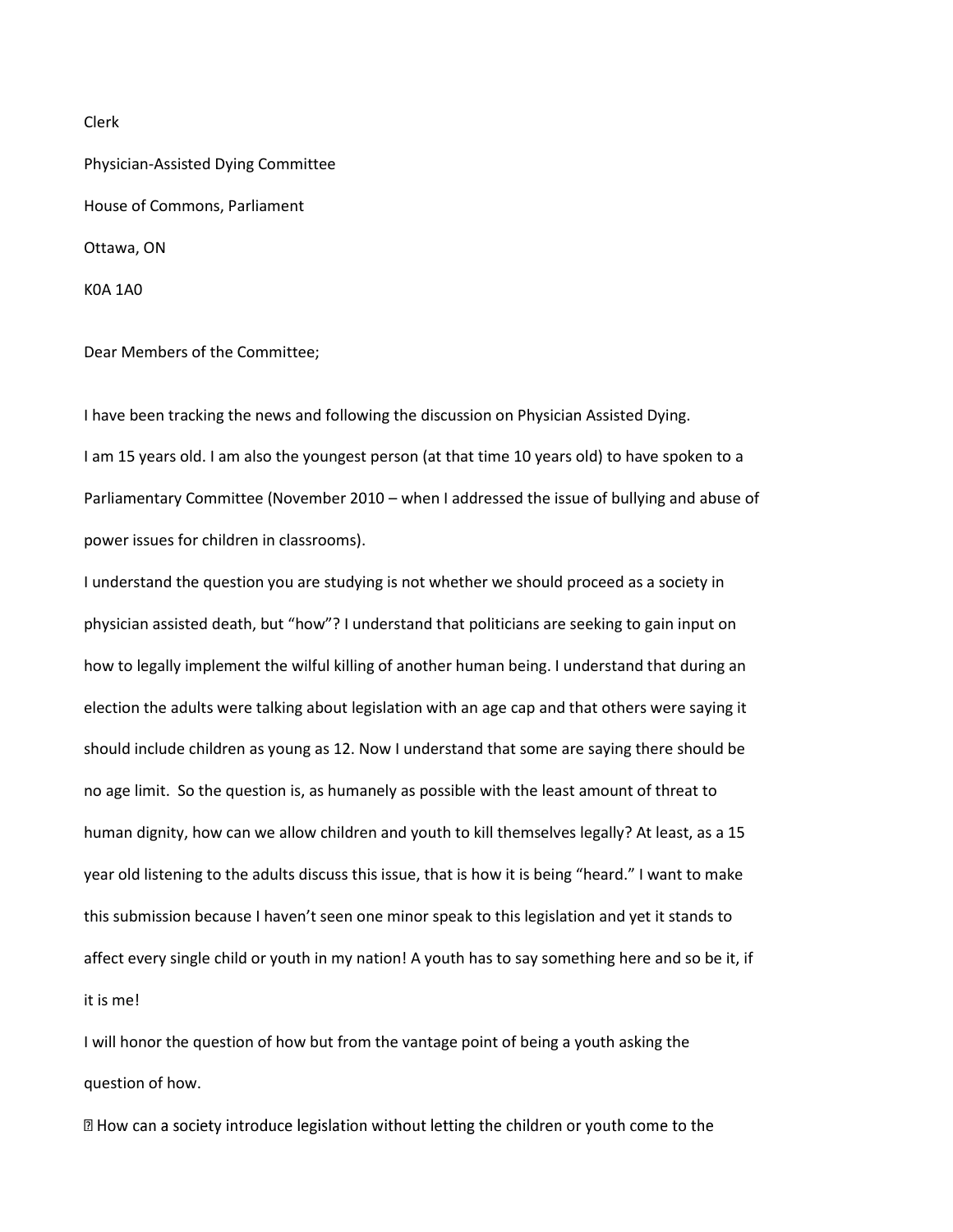political table? Where are the youth here? Our how is not the same as the adults: our how is how can the adults continually and legally get away with more and more decision making without the kids directly having a voice? Aren't kids supposed to be getting healthy families, communities, education from the adults? Why isn't there a committee studying this question first?

I How can a society introduce legislation without providing the basics of care for all children and youth in this "special' time in their childhoods? Even the United Nations Declaration of the Rights of the Child says we must give special care to children and youth in this precious time called a childhood. This decision to open up assisted death to children and youth runs in the opposite direction of how children and youth hold onto this document as some form of rights to protection and care among the adults in their midst. DI am a youth. I am constantly coming into contact with youth who are healthy (outwardly normal) but struggling. I am not a struggling youth but I sure do find myself more and more consoling, intervening or referring them to adults to get help. How can I do this, if the adults are thinking about telling them to consider suicide? This is nuts! Some have diagnosable conditions or are on meds and some aren't but have some really mussed up social and family contexts: parents and leaders too hurried and hurtful to notice them. Now they are willing to notice them but to offer them death? They are here in your own backyards. They are among yourselves as professionals and from so-called "good" communities and families. Just when the issue of children and youth's mental health is finally coming to the spotlight among the adults (great!), the adults throw in the idea for a quick fix – for them! The issue of how isn't the same for the children or youth looking at this issue. We have noticed that the adults however, do not like to think that all the work of the adults (our institutions such as education, medicine, or our House of Commons) is failing to care for children and youth and yet this is happening. But this too is not new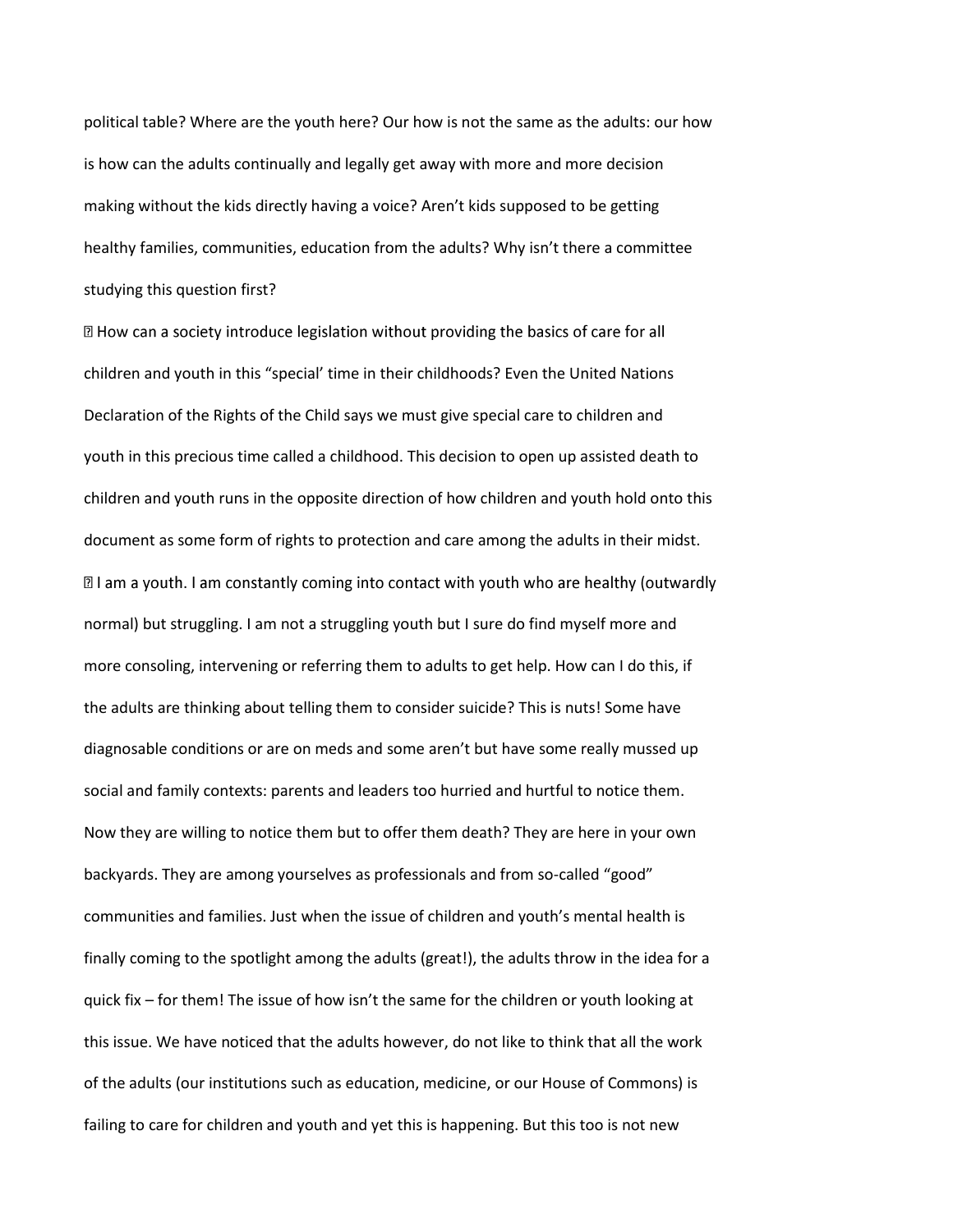news for the adults because the Senate of Canada already pointed this fact out years ago. "The Silenced Citizens: Effective Implementation Of Canada's International Obligations With Respect To The Rights Of Children - Final Report of the Standing Senate Committee on Human Rights " (The Honourable Raynell Andreychuk, Chair; The Honourable Joan Fraser, Deputy Chair - April 2007). While the focus might have been international, Canada must learn in humility of it's own failings too.

I How can legalizing assisted death assist children and youth who are already inundated with messages about how disposable they are. Can this really be part of a healthy vision for a nation? Just a walk around a town, a city, or via social media and the messages are clear: children and youth are disposable and manufacturable (pliable, not yet fully formed, unreasonable thus manipulatable human beings). This is especially if they do not conform to becoming good little consumers and especially if they have no alternative community or counter-cultural "space" in which to find healthy narratives and close connections to real people who have time and attention for them. Children and youth do not need to be told how disposable they are because they already are soaked in this message and trying to dodge it. If there is that one common theme I hear over and over again it's that. Suicide isn't a strange opt out plan for them  $-$  it is just the logical conclusion of the messages they live. They avoid adults because adults tend to blame the kids, but if adult now can give them a quick fix, they will turn to adults to do the job for them. Children and youth do not need to be seeded with the idea that they can finish the job off in a way that makes it all neat and tidy for the adults but that is what the adults are now discussing. How selfish! Children and youth don't want suicide, but they do want to go to sleep with an option that would have them wake up without the pain and blame they are living. They want communities of care, compassion, hope, belonging, empowerment and a tender worldview in their deepest and darkest moments and challenges, healthy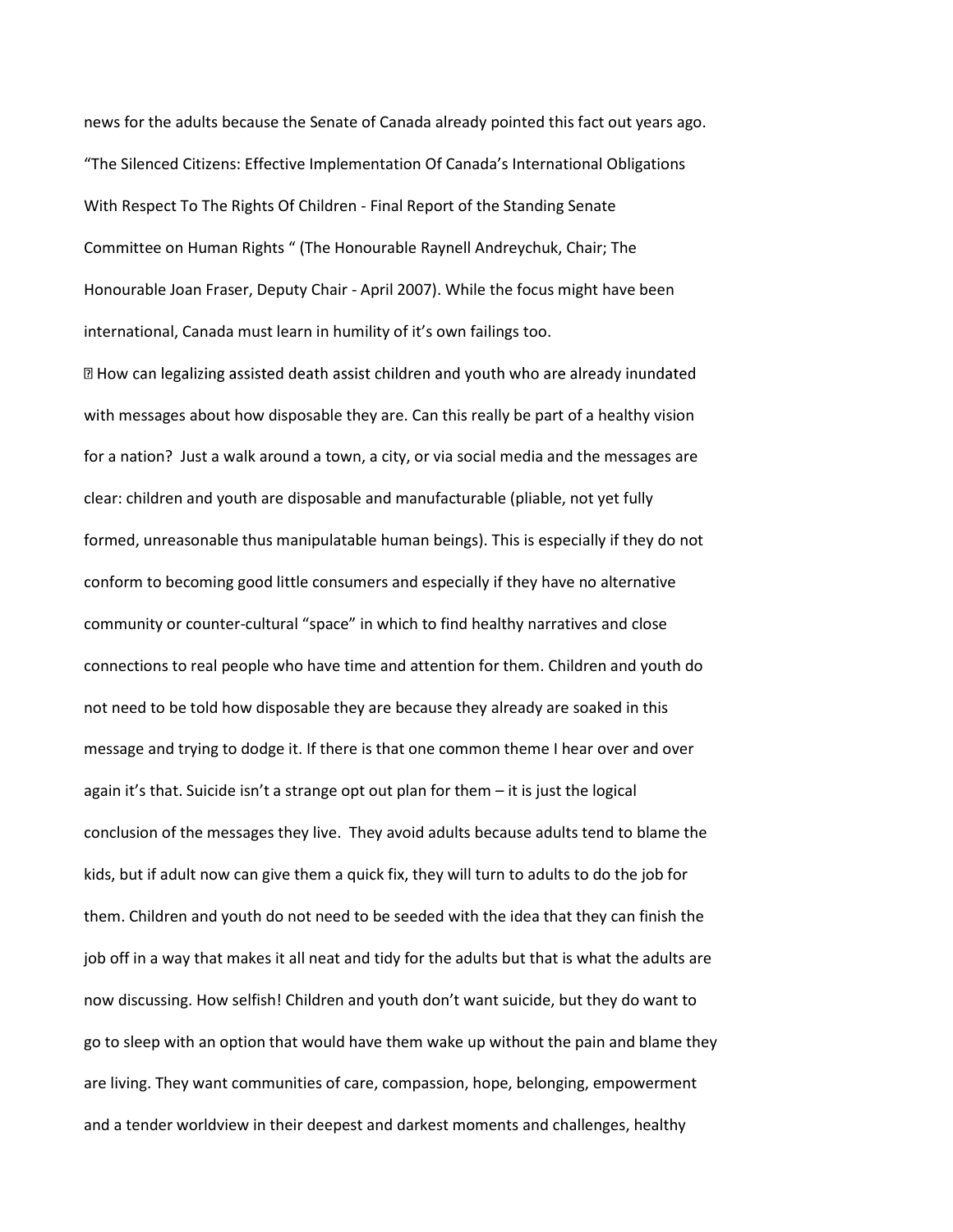guidance and I am not talking about a child or youth dying of cancer with no hope of a treatment or cure either. I am talking about children and youth and their struggles in dysfunctional, toxic and even poisonous settings where they are expected to "thrive in." They are off-loaded and exhausted. Children and youth are looking for their ruby shoes, not a needle from the Wizard of OZ. This cannot be how the adults decide to deal with the issues involved in the "birth lottery."

**Zeta** "how" can this be, especially as we are trying to be a nation that is seeking to reconcile itself to the mistakes of its own history (devaluing some children and youth in residential schools) and at the same time, create a future dedicated to not doing the same mistakes all over again (by valuing all children and youth)? Physician Assisted Dying plans seem more like a plan to rid governments of financial and social "burdens" (struggling children and youth are more expensive than those who aren't struggling) or a new form of population culling: wont' those who are the most vulnerable already be the ones most susceptible to this? E.g aboriginal children? those on the streets? How about kids in foster care who are already told they supposedly have something wrong with them? Children and youth always pay the price to bad legislation and to say it's a choice and one choice put on our backs to carry is not fair for us as a group and it is wrong. It just sends the wrong message at the recess yards, in cafeterias and among adults who can be so mean to kids who aren't theirs own already. Kids already fear doctors, I can only imagine now they would have one good reason. How can parents explain this one to a child? They can't trick a kid and rationalize it away.

a Our new Prime Minister says he is the Minister of Youth and he won the birth lottery. I am hoping that when he reads committee reports that he "sees" and "hears" the children and youth. Maybe he will ask questions like: what impact will this have on the kids? For their good or not? What big social message are we sending to them? Instead of questions about